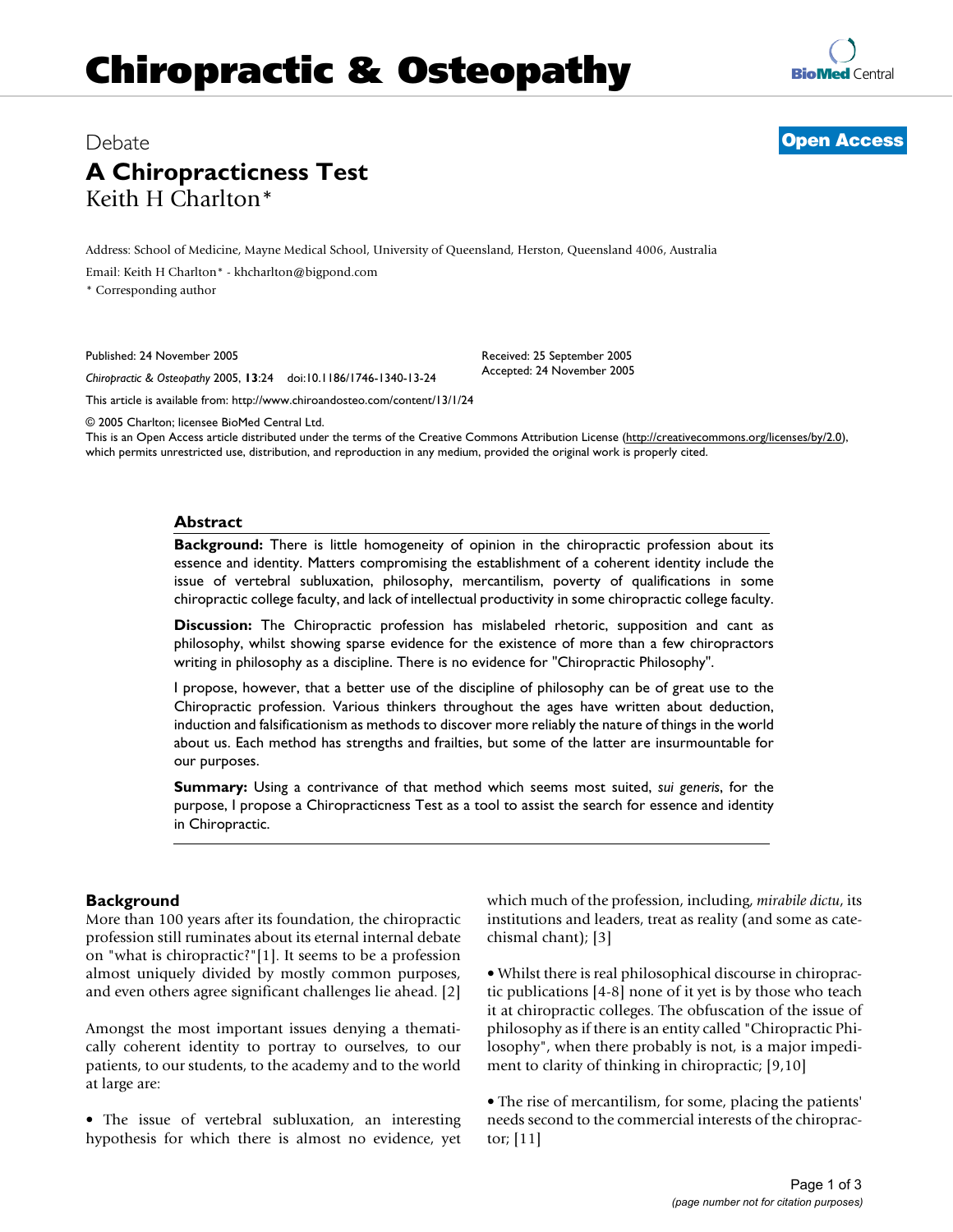• The lack of disciplinary qualifications in, say, philosophy, for chiropractic college faculty who teach in subjects of that name;

• And the failure of so many chiropractic college faculty to publish suitably in the fields in which they teach, or at all. [12]

The foregoing, and more, denies the chiropractic profession the full cultural authority to be seen legitimately as the natural custodian of the milieu in which it thinks and operates. It has failed, as says Nelson et al [13], on the front of legitimacy. Our existing institutions "have not expressed a model of chiropractic that empowers the granting of cultural authority, sustained economic viability, and scientific integrity." Can the much abused "philosophy" as a discipline help us think more usefully about these shortcomings?

### **Discussion**

Those immersed in the discipline of Philosophy as a vocation recognise several of its properties as characteristic: It deals with the clarification of important concepts or ideas and with clearer usage of key terms. It proceeds not by declaratory exposition, or by experimentation (there are no philosophy laboratories), but by rational endeavour, reasoning and argument. No matter how important an issue, or how wide its scope, a declaratory statement is not capable of being called philosophical unless it is defended or attacked by reasoning, not by recourse to authority, intuition or faith. Philosophy, indeed, is process.

Could Philosophy, real Philosophy, Philosophy as process, as a tool, help us here? Early last century, the great Cambridge philosopher Ludwig Wittgenstein called Philosophy a battle against the bewitchment of our intelligence by means of language [14], but I doubt he had the chiropractic profession in mind at the time.

Since this is mostly ultimately about the nature of the relationship between philosophy and science, it may help to think about how the scientific enterprise works. It seems likely that there re only two methods of rational justification: logic (deduction), and observation and experience (induction). Even these have problems. Deductive reasoning can provide no knowledge about the world around us. It offers but tautologies, or the implications of a given set of definitions and premises of, say, Euclidean Geometry. Even so, there is still no way to determine that the implications of any set of definitions and premises correspond to the complexity of observable reality.

The inductivist view is that one makes a suitably large number of observations and then distils a scientifically useful statement from the exercise. We say that if we collect large numbers of data under a wide variety of circumstances, we may endow our conclusions with greater confidence. Inductivism, the means by which most human biology research proceeds, has not escaped unscathed however. Herewith the thought processes of Bertrand Russell's inductivist turkey. It was, by all accounts, a very scientific bird, recording meticulously that it was fed every day at 9 am. It did not vary, whether the weather was bad or good, or by season. Eventually, very early one morning, the turkey felt able to claim "scientifically" "Because I have observed over a long time and under a wide variety of conditions, I now claim I will be fed every day at 9 am." Except it was Christmas Day, and at 9 am, the farmer killed the bird and the family ate it for lunch. No number of observations can exclude the possibility that a contrary future observation may render it invalid.

Because of this problem of induction exemplified by the turkey, some have felt that science needs a better way to proceed. Professor Sir Karl Popper, billed by his effusive biographer McGee as the greatest epistemologist since Aristotle, contrived falsificationism in response.

Popper made many contributions to understanding the nature of science, amongst them, the notion that no theory is ultimately provable. Perhaps his most significant contribution to the philosophy of science was his characterization of the scientific method. In *The Logic of Scientific Discovery* (1934; trans. 1959) [15], he criticized the prevailing view that science is fundamentally inductive in nature. Because he felt that reason operates primarily negatively, by criticism and refutation, he proposed a criterion of testability, or falsifiability, for scientific validity. Popper emphasized that a characteristic of a "scientific" theory is that it is vulnerable to refutation by observable events. If a hypothesis survives efforts to falsify it, it may be tentatively accepted.

Popper suggested we make precisely phrased risky conjectures about the world at large and make vigorous attempts to refute, or falsify, them. We can, he said, rely more on something we know to be false more than something we think is true because the latter may only have the status of something not yet proven wrong. If we have shown something to be false, we have learned something more useful. Truth lies somewhere in what is left. Thus, we aim for an asymptote of discovery, a verisimilitude.

Could, therefore, philosophy as process help us think about ourselves? What if we sought to phrase our claims for Chiropracticness and non-Chiropracticness in falsificationist-like prose as conjectures inviting refutation, and thus provide the meat and means for thinking about what is and is not Chiropractic? That we offer a pair of tests (The